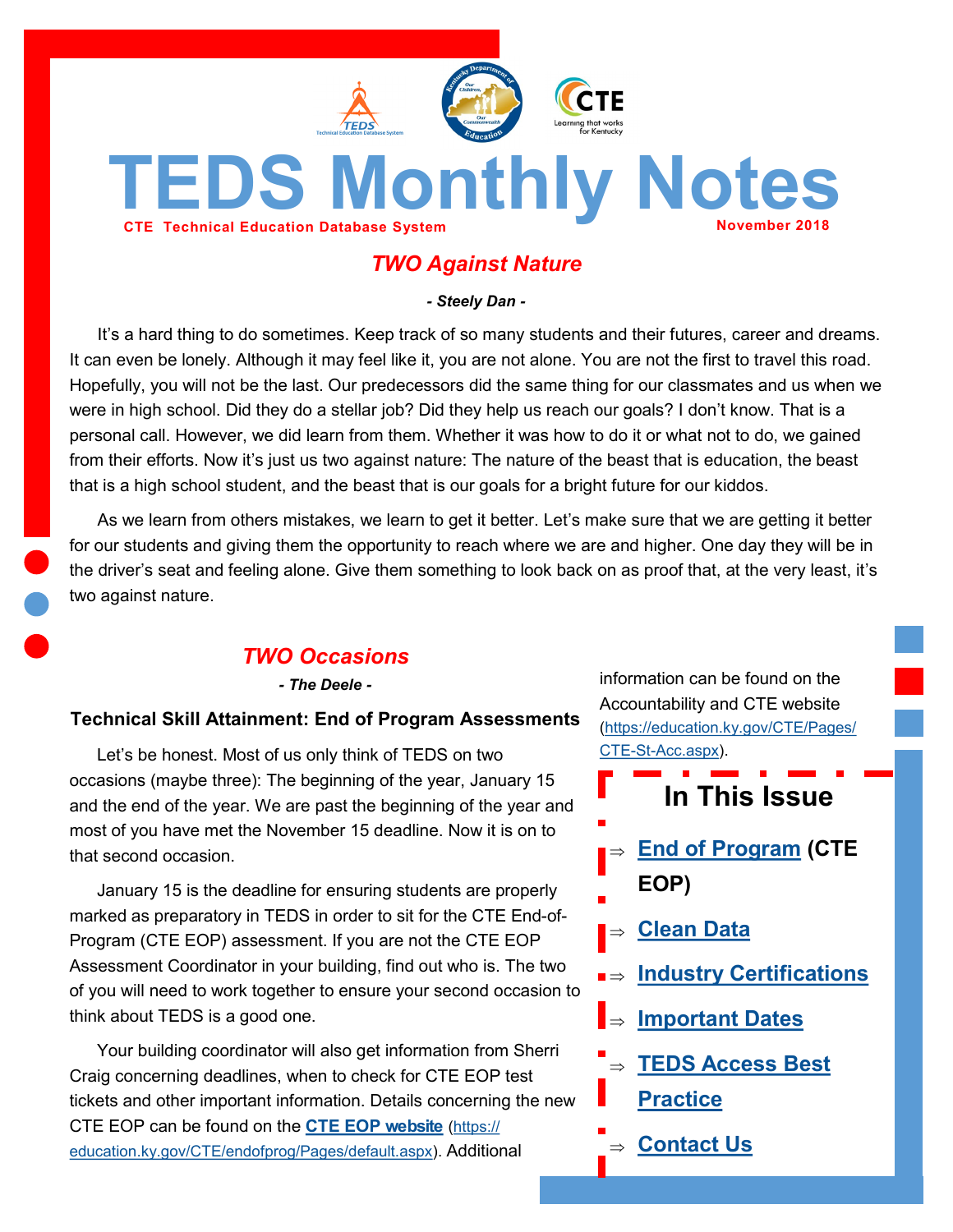# *TWO Out of Three Ain't Bad*

*- Meat Loaf -*

### **All Clean, All the Time**

<span id="page-1-0"></span>Two out of three is pretty good. As a matter of fact, according to the song, it ain't bad. But Charles Osgood of CBS News once reminded us that, "If you want to be great, pretty good is, in fact, pretty bad." [\(http://holyjoe.org/poetry/osgood1.htm\)](http://holyjoe.org/poetry/osgood1.htm) 

Our goal is always perfection. The closer we can get the better. How clean our data is determines how clean our schools look on paper and in reality. For CTE, we are required to provide specific data for both state and federal reporting. We depend on TEDS users and those who provide information to them for the fidelity of that data. Here are five things that help us maintain clean data.

- When students are enrolled in pathways, the correct credit hours must be posted. Then, they must be updated when anything about the student record changes. This includes if the student drops class, fails class or transfers out.
- If a student is active or inactive in a pathway, that should be properly noted in TEDS.
- If a student transfers, drops out or graduates from their home school, it should be properly noted in TEDS.
- If a student earns an industry certification, it should be properly noted in TEDS the same school year it is earned.
- When a student meets the definition of preparatory, that should be properly noted in TEDS when it happens. It should also be updated if that status changes back to exploring.

So, we can accept pretty good but we don't want to settle for it. Let's continue to strive for clean data. Review and follow all instructions on the TEDS Step-by-Step website ([https://education.ky.gov/CTE/teds/](https://education.ky.gov/CTE/teds/Pages/TEDSStepbyStep.aspx) [Pages/TEDSStepbyStep.aspx\)](https://education.ky.gov/CTE/teds/Pages/TEDSStepbyStep.aspx). When all else fails, ask questions. We are here to help. And we're pretty good at it.

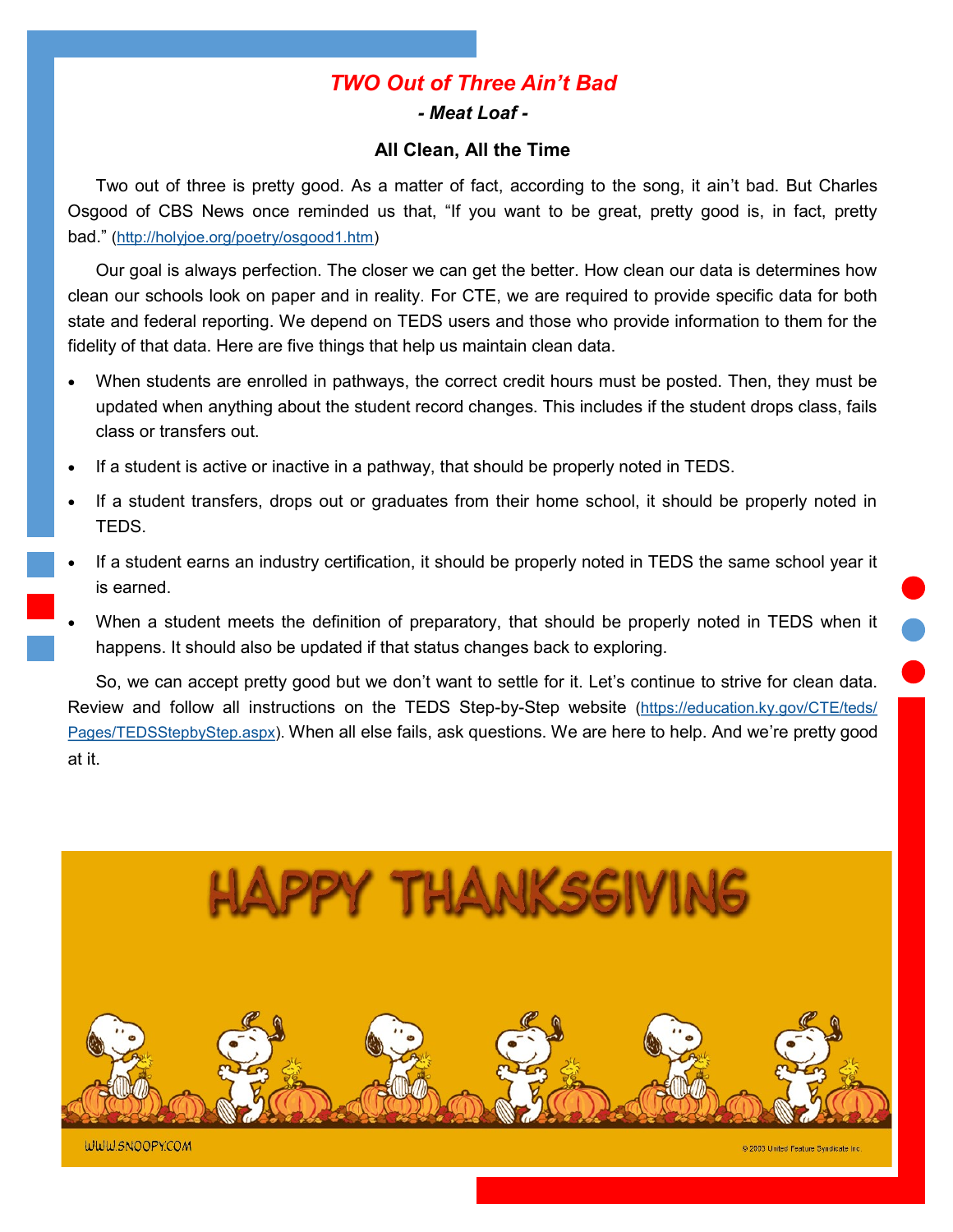# *TWO of a Kind, Workin' On a Full House - Garth Brooks -*

### **Technical Skill Attainment: Industry Certifications**

<span id="page-2-0"></span>There are currently two ways a student can validate technical skills attainment for federal Perkins accountability: Industry Certificates and the End of Program Assessments. Industry Certificates are one form of evidence that we are equipping our students with valuable skills in preparation for their next steps; be it college, career, additional training or entry into the workforce.

Changes in state accountability, supported by Senate Bill 1 of 2017, requires us to change the process we use for posting industry certifications in TEDS. What this means is we need to strive for a full house by remembering the following:

- Advise students of the requirements of the pathway, including any assessments they may have to take,
- Ensure the student is taking the correct (valid) certification assessment at the time it is taken,
- Ensure all industry certification assessments are entered in TEDS, pass or fail, with the date it was taken
- Ensure all industry certification assessments are entered in TEDS when the score is received. Certifications cannot be entered if they are no longer valid. Do not hold on to scores.
- Remember that all parts of a stacked certificate (industry certificates that requires multiple assessments) must be entered for the full credit for completing the assessment is automatically awarded

If you are responsible for TEDS data but you are not the one shuffling the cards, (the instructors giving the assessments), make sure to stay in touch with them. Go for the full house. Don't settle for two of a kind because no amount of doubling down will improve your hand.

# *TWO Steps Behind*

## *- Def Leppard -*

## **Upcoming Deadlines**

It seems we are always playing catch up or juggling too many balls at any given time. Sometimes it just feels like we're two steps behind everyone else. Wouldn't it be nice to know when the pace is going to pick up or another ball is going to be thrown into the mix? Here's a little help: Check out the **TEDS Timelines & Checklists** on the TEDS website [\(https://education.ky.gov/CTE/teds/Pages/default.aspx\)](https://education.ky.gov/CTE/teds/Pages/default.aspx). You might not be able to dodge the next ball, but at least you will see it coming from a long way off.

| <b>December</b>         | Suggested Time for Student Data Cleanup (ALL Students)<br>- Verify enrollment status, pathway credits and student objectives (in<br>preparation for CTE End-of-Program and TRACK) |
|-------------------------|-----------------------------------------------------------------------------------------------------------------------------------------------------------------------------------|
| <b>January 15, 2019</b> | Deadline for identifying students as preparatory for CTE End-of-Program<br>and TRACK                                                                                              |